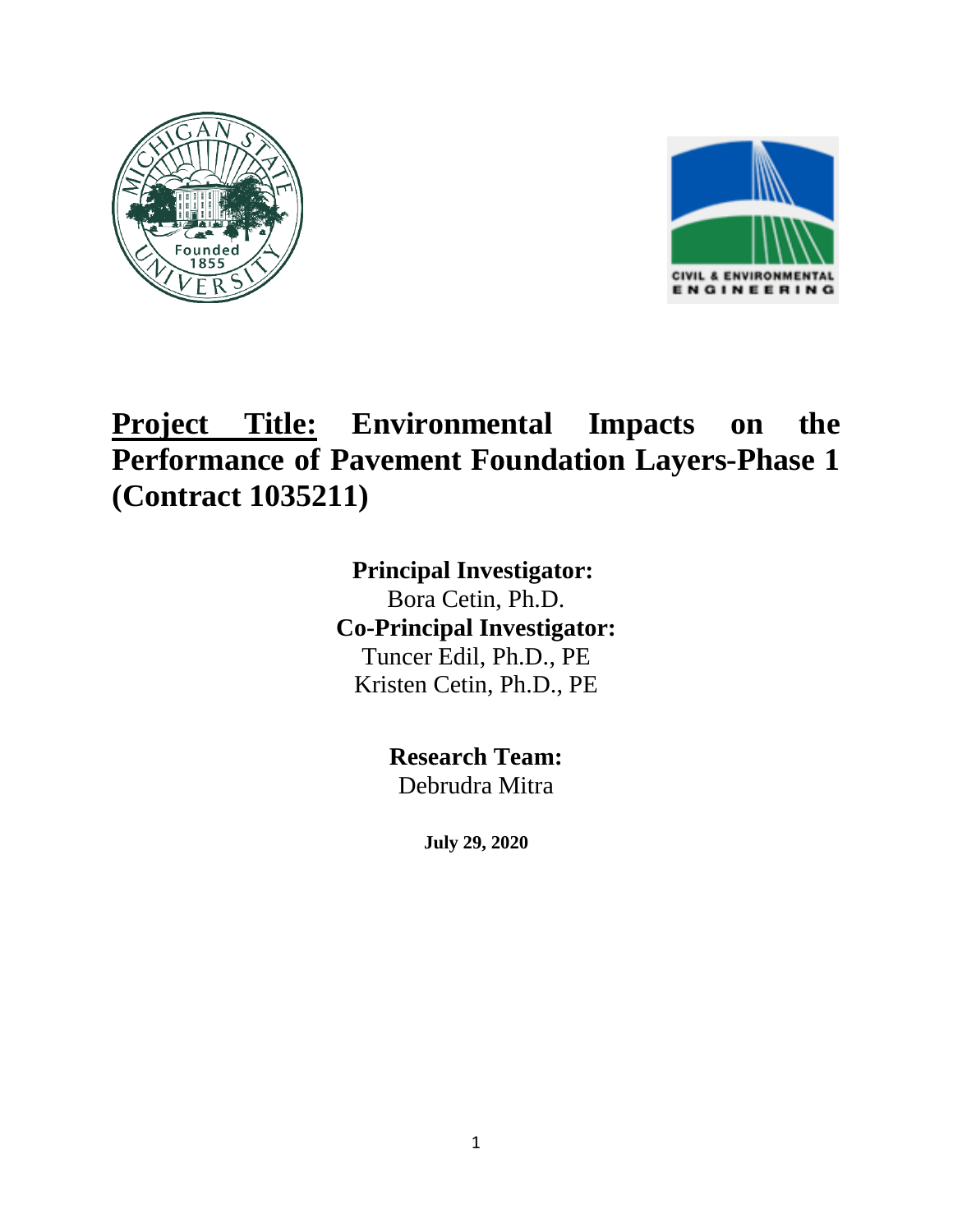## **SUMMARY REPORT for Q2 for 2020**

The research team continues to improve their effort on development and validation of models to predict soil temperature at different depth, at a timestep of 15 minutes and evaluate the number of freeze-thaw cycles at individual depth. Based on the results obtained from the initial modeling effort, data augmentation has been done to improve the input data used for the prediction model. Three different variations of climate variables, i.e. the measured value, daily average value and variation of the actual value with respect to the corresponding daily average were selected as the input variables. *Air temperature*, *relative humidity*, *wind speed*, *rain,* and *net solar radiation* were selected as the climate variables. Time variables were divided in 4 different types, they were *week number*, *month number*, *day of week*, *timestep of day*. The correlated parameters among all the 19 mentioned variables were evaluated and the following 8 variables were selected for the temperature prediction: 1. *Day of Year (1 to 365)*, 2. *Timestep of day (1 to 4\*24)*, 3. *Air temperature,* 4. *Solar radiation,* 5*.Variation in air temperature,* 6*. Variation in rain,* 7*. Variation in relative humidity,* and 8*. Variation in wind*.

Two different types of models have been created using these variables. In the first model (Model 1), the soil temperatures of a specific depth were selected as target variables where the data of the year 2018 was used as the training dataset and the data from January 2019 to April 2019 was used to test the performance of the model. In the second model (Model 2), the soil temperatures were predicted as a combination of two different models. The objective of one of the two models was to predict the daily average soil temperature, whereas the other model was used to predict the variation in temperature with respect to the daily average values. For the model of prediction of variation values, previously mentioned variables were used for the data prediction. Day of Year, Timestep, average air temperature, average relative humidity, average wind speed and average rain were used for predicting the daily average values. Fourth order polynomial regression model was used for all the models. Root mean square error (RMSE) were used to evaluate the performance the models. Two different filters have been used during the post processing of the output of the regression models. The objective of the filters was to reduce the variation in predicted temperature from one timestep to the next, by identifying a maximum variation in temperature that can occur across a timestep. For each depth analyzed, the measured temperature data was analyzed across the entire dataset to create a distribution of the change in temperature for each timestep. The temperature variations closer to the surface varied more greatly than those at the deeper depths. These distributions of variation in temperature were used, for each depth, to set an upper and lower filter for the model output. If, in the post processing, the fluctuation across two consecutive timesteps was higher than this variation, the second timestep's temperature value was reduced to the maximum value allowed by the filter. The RMSE values for both the models with and without the filter for all the six locations and several heights are shown in Figure 1.

Figure 1 shows the RMSE values calculated with respect to the measured values for six different depths at all the six test locations on MnRoad test facility. The lesser the RMSE value, the better is the model performance. The results show that the RMSE values for predicting the soil temperature reduces with an increase in depth. The RMSE values for Method 1 are the largest, as compared to the other methods. For 3-inch and 4-inch depth, RMSE values for Model 1 without filtration method was around 8 to 12°C, whereas after implementing both the filters, the RMSE values were reduced to half of the previous value, i.e. around 4 to 6°C. However, the Model 2 had much better prediction where the RMSE values were reduced to within 2 to 4°C. For medium to higher depth, Model 2 with the filtration method also had smaller RMSE values among all the 4 different variations of models for all the depths in all locations. For higher depths, the minimum RMSE values were around 2 to 1°C for 18.5-, 48-inch depth whereas it was less than 1°C for 72 inch depth. These results represented that the combination of the two models, prediction of the daily average values and variation with respect to the daily average values with both the filters had the best performance for temperature prediction among all the models implemented until now.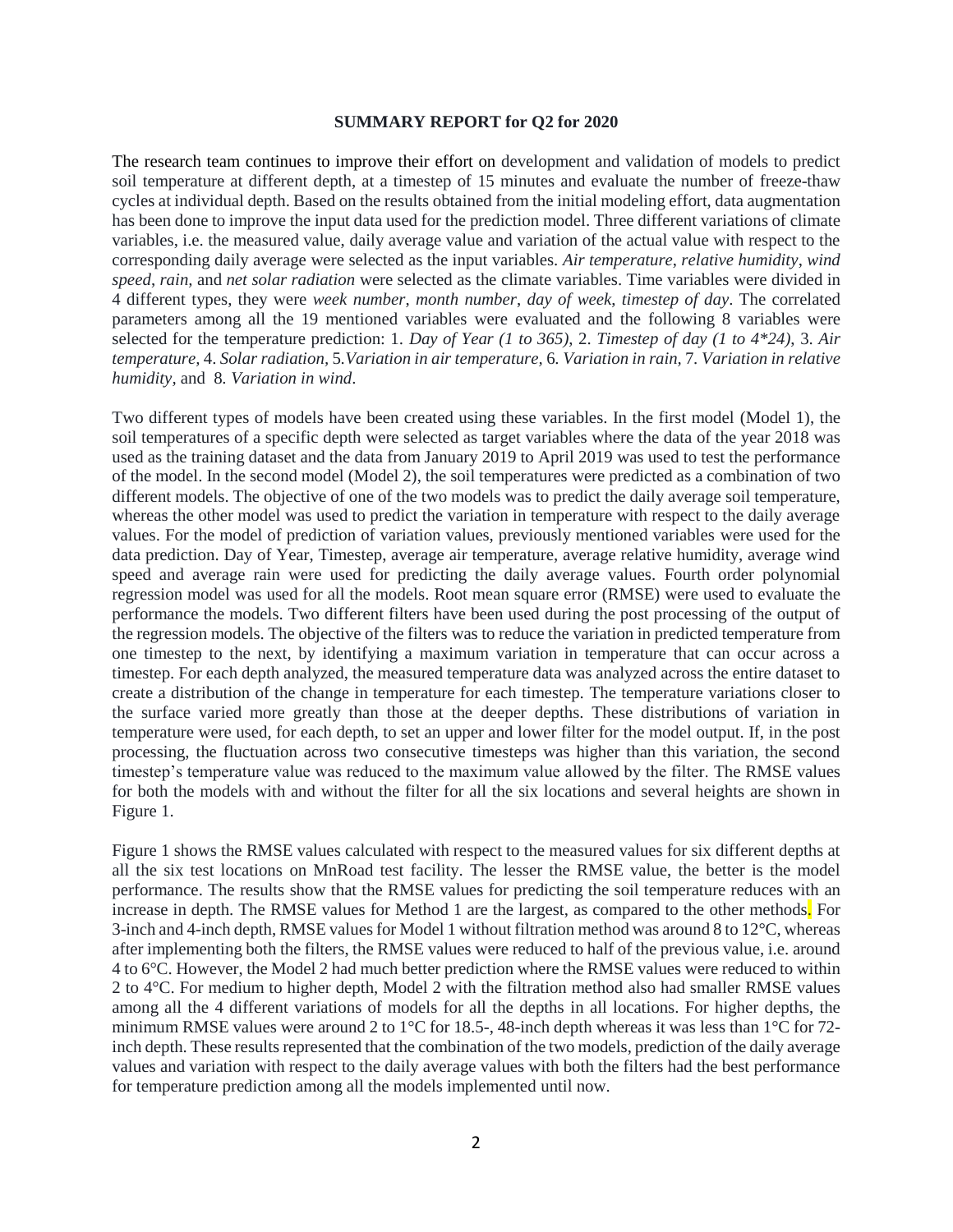The variation in the number of freeze-thaw cycles has also been calculated for all the depths and all locations (Figure 2). Figure 2 depicts that for shallow sensors, i.e. for 3- and 4-inch Model 1 with the filtration method had better performance compared to the other models. On the other hand, for higher depths, the result of freeze-thaw cycles obtained from Model 2 with the filters were closer to the actual values compared to the other models. Thus, two different models can be used for the prediction of the number of freeze-thaw cycles, Model 1 with filters for lower depth and Model 2 with filters for higher depth. However, all the models were still overestimate the number of freeze-thaw cycles. Moving forward, a few different variations of models will be calculated. Soil temperatures at different depth will be combined to create a single prediction model and include depth of the soil as an input variable to the model.



**Figure 1.** RMSE values for the depth of (a) 3 inch, (b) 4 inch, (c) 18.5 inch, (d) 24 inch, (e) 48 inch and (f) 72 inch in all the locations